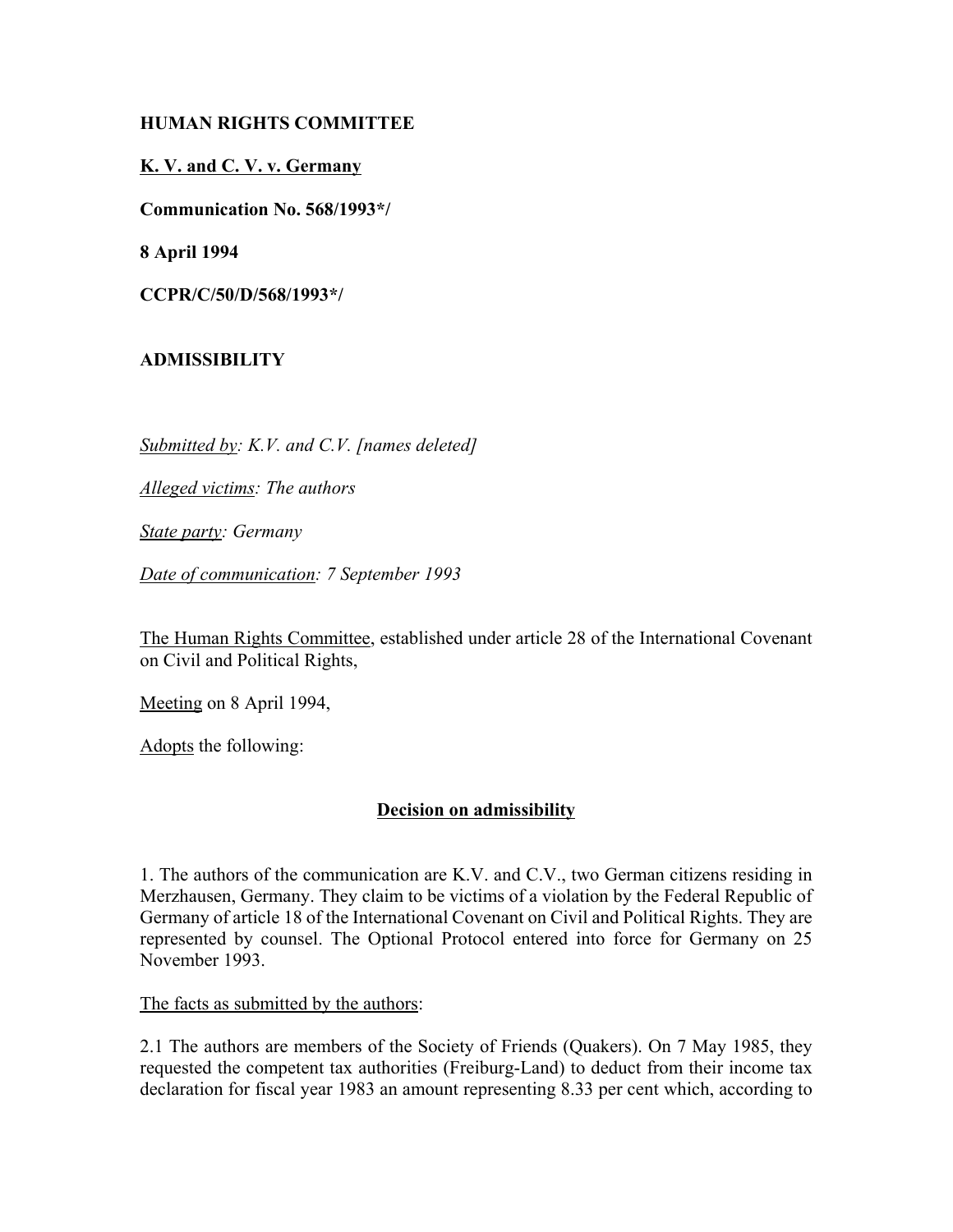their calculation, would be allocated to German military expenditures. Alternatively, they requested the fiscal authorities to block this amount in a bank account specifically designated for this purpose ("Sperrkonto"). They further requested a deduction of 8.45 per cent for advance income tax payments for fiscal year 1985, pursuant to article 227 of the relevant tax legislation ("Abgabenordnung").

2.2 On 17 July 1985, the authors' request was rejected by the tax office of Freiburg-Land. Their formal objection ("Beschwerde") to this decision was dismissed by the tax directorate for Land Baden-Württemberg on 30 October 1985.

2.3 The authors thereupon filed a complaint with the financial court for Baden-Württemberg (Finanzgericht) which, on 1 June 1989, rejected their complaint as unfounded. The court granted leave to appeal to the Federal Financial Court (Bundesfinanzhof) which, on 6 December 1991, declared the appeal to be unfounded. The authors filed a constitutional motion with the Federal Constitutional Court in Karlsruhe, which on 26 August 1992 denied leave to appeal on the ground that the complaint was "manifestly ill-founded". With this, the authors exhausted available domestic remedies.

2.4 Before the German courts, the authors invoked article 4 of the German Basic Law (Grundgesetz), which guarantees everyone freedom of religion and conscience. They argued that they had insurmountable conscientious objections to the fact that part of their income tax would help to finance military expenditures. According to the authors, the terms of article 4 of the Basic Law are "stronger than or at least as strong as" the guarantees under article 18 of the Covenant.

2.5 The authors indicate that they are well aware that the Human Rights Committee has previously declared inadmissible two complaints similar to their own, namely communication No. 466/1991 (J.P. v. Canada, declared inadmissible on 7 November 1991) and No. 483/1991 (J.W.K. v. Netherlands, declared inadmissible on 23 July 1992). In these decisions, the Committee had held that "the refusal to pay taxes on grounds of conscientious objection clearly falls outside the scope of protection of" article 18 of the Covenant.

### The complaint:

3. The authors contend that the State party has violated article 18 of the Covenant. They indicate that they strongly disagree with the Committee's earlier decisions and argue that they would deserve a better **ratio decidendi** and that, in fact, the decisions should be reversed. They argue that as long as individuals have strong conscientious objections to seeing part of their taxes used for military expenditures, and as long as certain countries (such as Germany) continue to spend considerable amounts of taxpayers' money for military purposes, then it is difficult to flatly argue that the refusal to pay income tax on a **pro rata** basis falls outside the scope of article 18 of the Covenant: "The act of tax paying is not excluded from ... moral beliefs and convictions, and article 18 of the Covenant does not make an exception for this, ... explicitly or otherwise".

Issues and proceedings before the Committee: